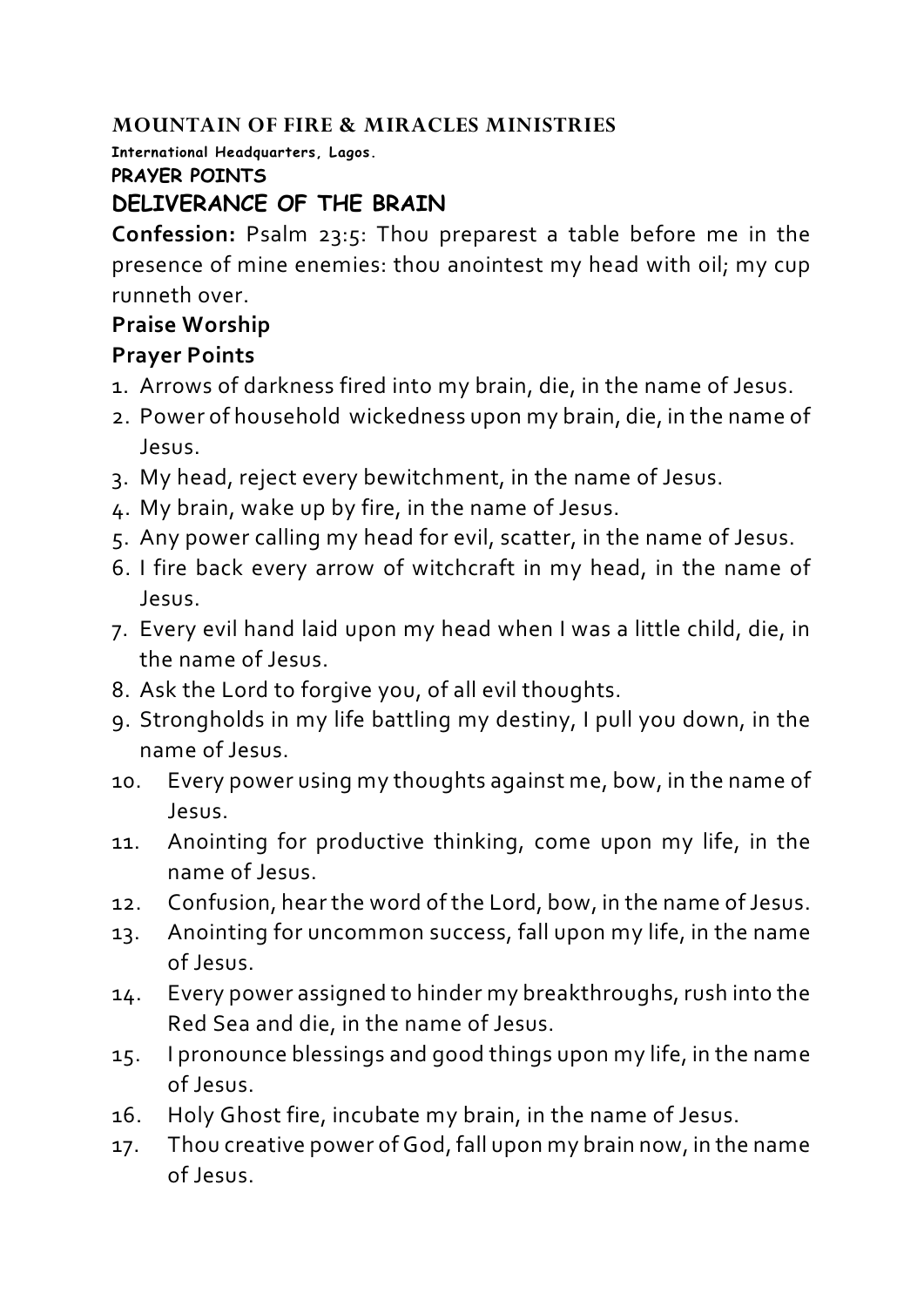- 18. Anything stolen from my brain when I was a child, Irepossess you now, in the name of Jesus.
- 19. Creative power of God, arise, move me forward, in the name of Jesus.
- 20. Anointing to excel, incubate my life now, in the name of Jesus.
- 21. Anything planted in my life to pull me down, die, in the name of Jesus.
- 22. Creative power of God, here I am, locate me, in the name of Jesus.
- 23. O God, arise and connect me to Your creative power, in the name of Jesus.
- 24. Creative power of God, arise and manifest in my life, in the name of Jesus.
- 25. My destroyed virtues, receive the creative power of God, in the name of Jesus.
- 26. Hardened enemies of my destiny, hear the word of the Lord, scatter, in the name of Jesus.
- 27. Every power assigned to make me cry, you are a liar, die, in the name of Jesus.
- 28. Every power assigned to lock me up, receive angelic slap, in the name of Jesus.
- 29. Uncommon breakthroughs, uncommon favour and uncommon success, locate me by fire, in the name of Jesus.
- 30. Oh God, arise, make a way for me where there is no way, in the name of Jesus.
- 31. Holy Ghost bulldozer, clear my obstacles by fire, in the name of Jesus.
- 32. God of Elijah, arise and kill my obstacles by fire, in the name of Jesus.
- 33. Any power declaring that I will not make it, you are a liar, in the name of Jesus.
- 34. Any power circulating my name to native doctors, die, in the name of Jesus.
- 35. Any power assigned to disgrace me, die, in the name of Jesus.
- 36. My Father, catapult me to the next level of my breakthroughs, in